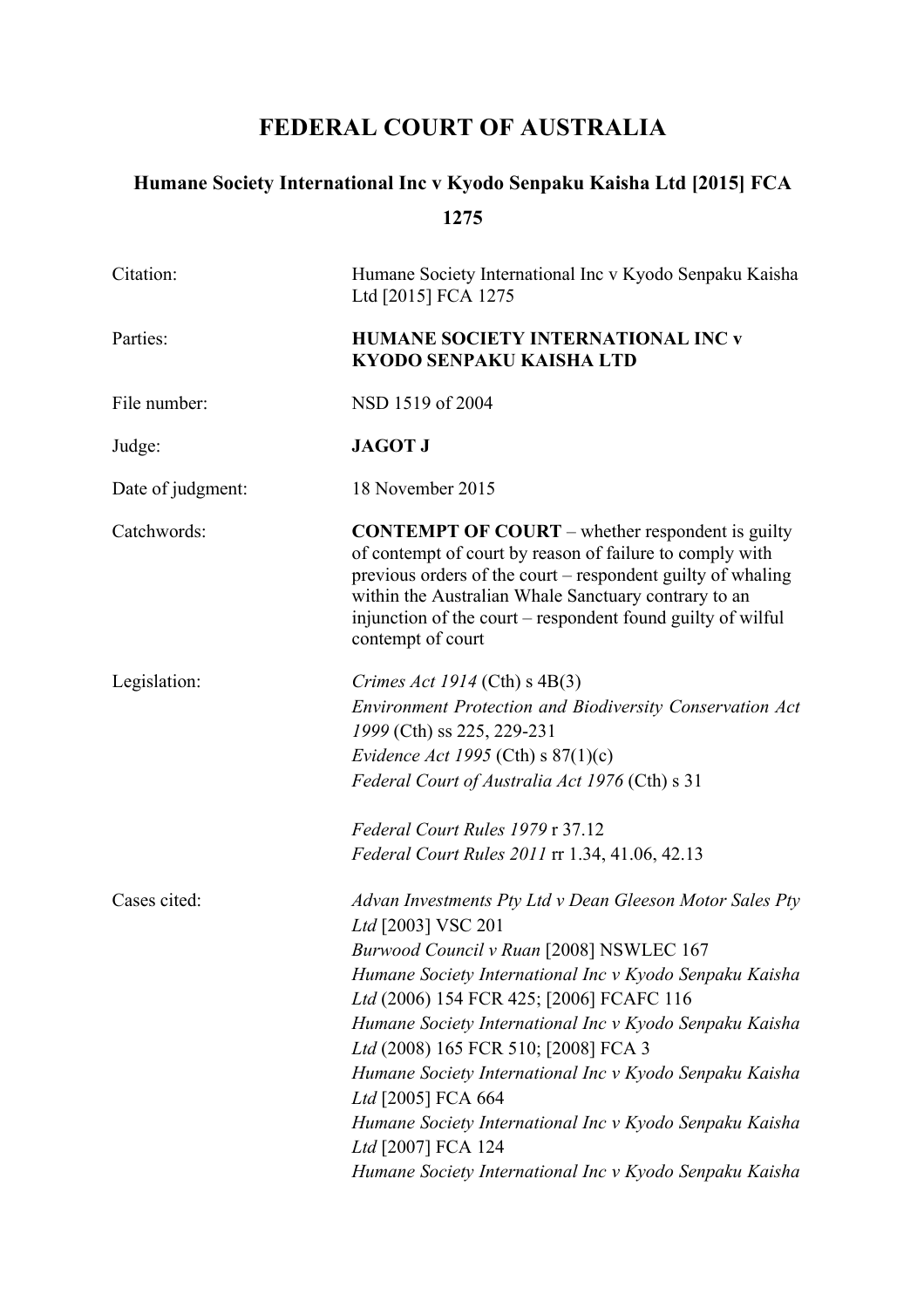|                              | Ltd [2008] FCA 36<br>Madeira v Roggette Pty Ltd (No 2) [1992] $1$ Qd R 394<br>National Australia Bank Ltd v Juric [2001] VSC 375<br>Sun Newspapers Pty Ltd v Brisbane TV Ltd (1989) 92 ALR<br>535<br>Tchia v Rogerson (1992) 111 FLR 1 |
|------------------------------|----------------------------------------------------------------------------------------------------------------------------------------------------------------------------------------------------------------------------------------|
| Date of hearing:             | 18 November 2015                                                                                                                                                                                                                       |
| Place:                       | Sydney                                                                                                                                                                                                                                 |
| Division:                    | <b>GENERAL DIVISION</b>                                                                                                                                                                                                                |
| Category:                    | Catchwords                                                                                                                                                                                                                             |
| Number of paragraphs:        | 46                                                                                                                                                                                                                                     |
| Counsel for the Applicant:   | Mr J Kirk SC and Mr J Hutton                                                                                                                                                                                                           |
| Solicitor for the Applicant: | <b>EDO NSW</b>                                                                                                                                                                                                                         |
| Counsel for the Respondent:  | The respondent did not appear                                                                                                                                                                                                          |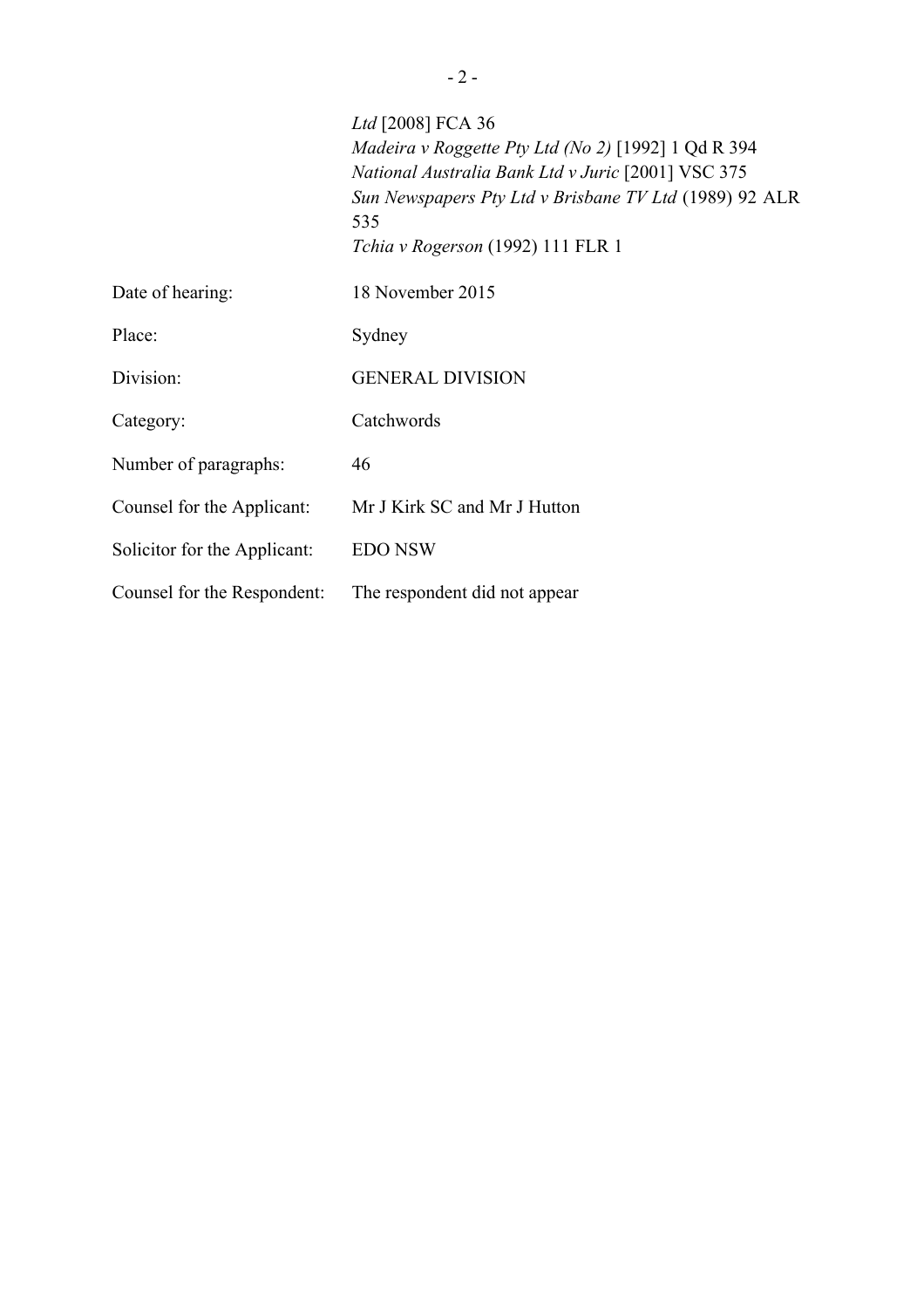# **IN THE FEDERAL COURT OF AUSTRALIA NEW SOUTH WALES DISTRICT REGISTRY GENERAL DIVISION NSD 1519 of 2004**

| <b>BETWEEN:</b>    | HUMANE SOCIETY INTERNATIONAL INC<br>Applicant |
|--------------------|-----------------------------------------------|
| AND:               | KYODO SENPAKU KAISHA LTD<br><b>Respondent</b> |
| <b>JUDGE:</b>      | <b>JAGOT J</b>                                |
|                    | DATE OF ORDER: 18 NOVEMBER 2015               |
| <b>WHERE MADE:</b> | <b>SYDNEY</b>                                 |

# **THE COURT:**

*Declaration and orders with respect to 2008/2009 season*

- 1. DECLARES that the Respondent, Kyodo Senpaku Kaisha Ltd, breached Order 2 of the orders made by this Honourable Court in these proceedings on 15 January 2008 (**2008 Injunction**) by reason that, between 10 December 2008 and 22 March 2009, it:
	- (a) interfered with, took, injured and killed Antarctic minke whales (*Balaenoptera bonaerensis*) in the Australian Whale Sanctuary in contravention of sections 229 and 229B of the Environment Protection and Biodiversity Conservation Act 1999 (Cth), (**Act**), and
	- (b) treated and possessed such whales taken, injured or killed in the Australian Whale Sanctuary, in contravention of sections 229D and 230 of the Act,

without permission or authorisation under sections 231, 232 or 238 of the Act.

- 2. ORDERS that the Respondent be found guilty of wilful contempt of Court by reason of the conduct described in Order 1 above.
- 3. ORDERS that the Respondent be fined for the contempt of Court in Order 2 above in an amount of \$250,000 (in addition to the amounts in Orders 6, 9 and 12 of these orders).

# *Declaration and orders with respect to 2009/2010 season*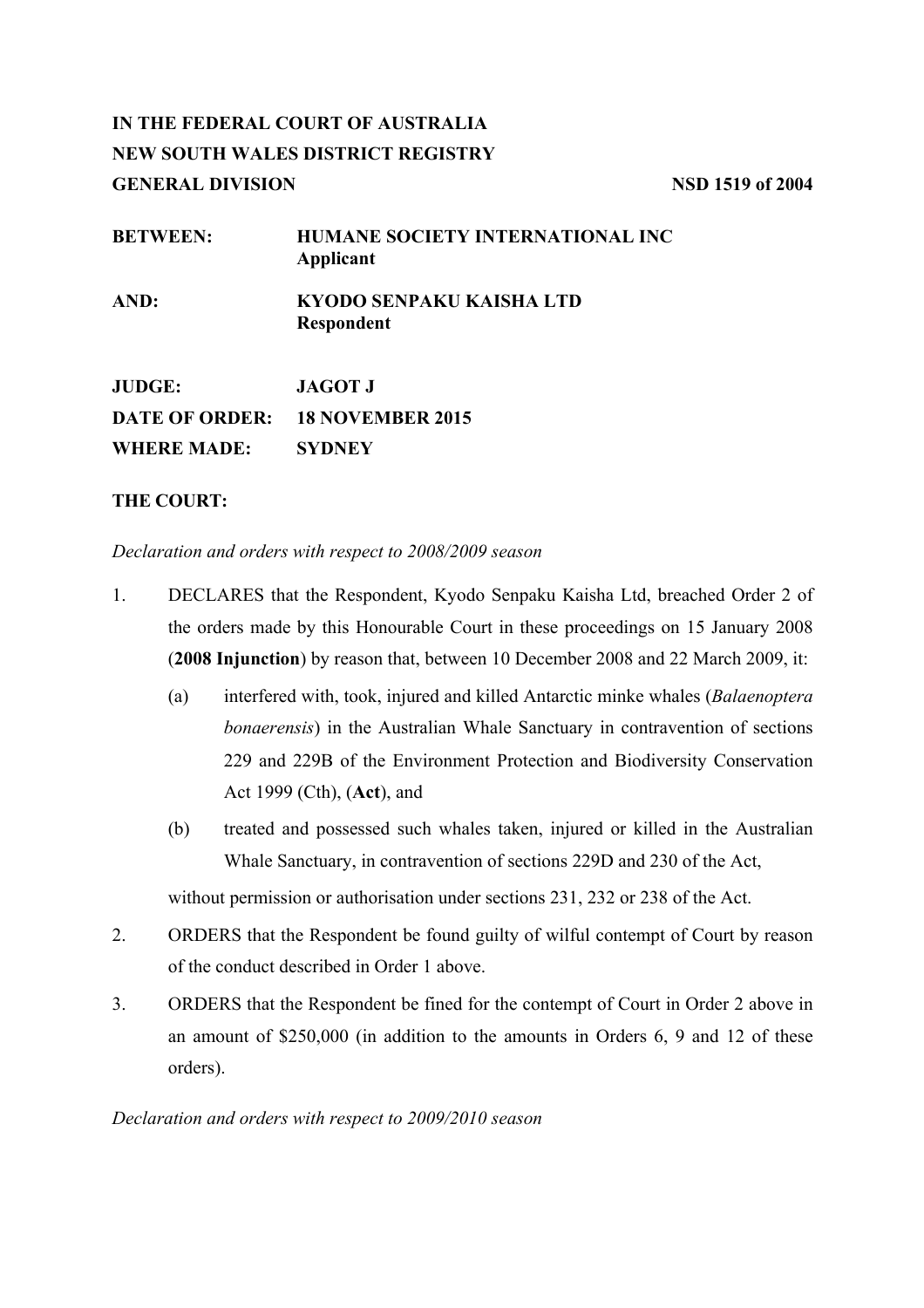- 4. DECLARES that the Respondent breached the 2008 Injunction by reason that, between 14 December 2009 and 20 March 2010, it:
	- (a) interfered with, took, injured and killed Antarctic minke whales (*Balaenoptera bonaerensis*) in the Australian Whale Sanctuary in contravention of sections 229 and 229B of the Act, and
	- (b) treated and possessed such whales taken, injured or killed in the Australian Whale Sanctuary, in contravention of sections 229D and 230 of the Act,

without permission or authorisation under sections 231, 232 or 238 of the Act.

- 5. ORDERS that the Respondent be found guilty of wilful contempt of Court by reason of the conduct described in Order 4 above.
- 6. ORDERS that the Respondent be fined for the contempt of Court the subject of Order 5 above in an amount of \$250,000 (in addition to the amounts in Orders 3, 9 and 12 of these orders).

# *Declaration and orders with respect to 2011/2012 season*

- 7. DECLARES that the Respondent breached the 2008 Injunction by reason that, between 1 January 2012 and 6 March 2012, it:
	- (a) interfered with, took, injured and killed Antarctic minke whales (*Balaenoptera bonaerensis*) in the Australian Whale Sanctuary in contravention of sections 229 and 229B of the Act, and
	- (b) treated and possessed such whales taken, injured or killed in the Australian Whale Sanctuary, in contravention of sections 229D and 230 of the Act,

without permission or authorisation under sections 231, 232 or 238 of the Act.

- 8. ORDERS that the Respondent be found guilty of wilful contempt of Court by reason of the conduct described in Order 7 above.
- 9. ORDERS that the Respondent be fined for the contempt of Court the subject of Order 8 above in an amount of \$250,000 (in addition to the amounts in Orders 3, 6, and 12 of these orders).

# *Declaration and orders with respect to 2012/2013 season*

10. DECLARES that the Respondent breached the 2008 Injunction by reason that, between 26 January 2013 and 14 March 2013, it: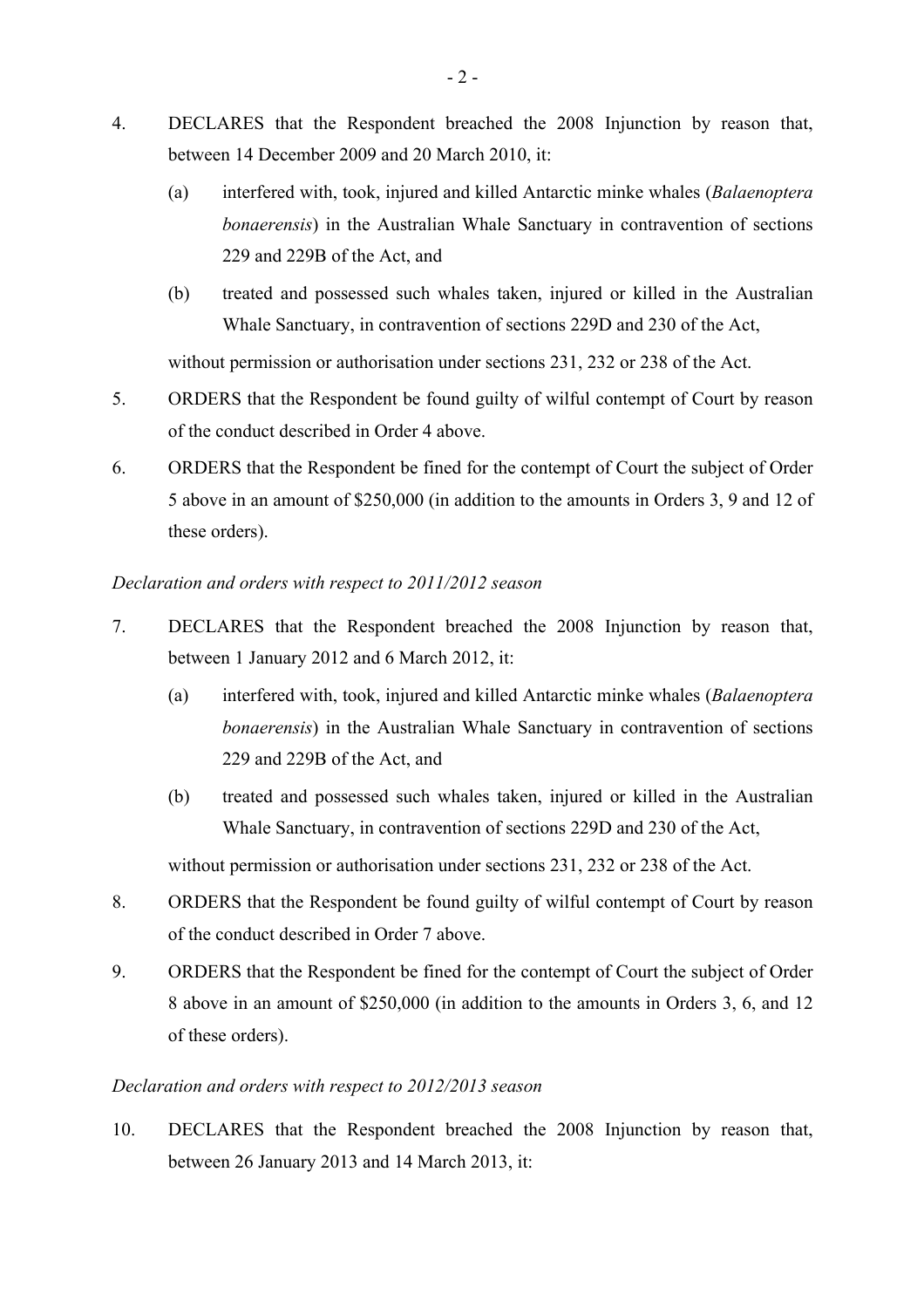- (a) interfered with, took, injured and killed Antarctic minke whales (*Balaenoptera bonaerensis*) in the Australian Whale Sanctuary in contravention of sections 229 and 229B of the Act, and
- (b) treated and possessed such whales taken, injured or killed in the Australian Whale Sanctuary, in contravention of sections 229D and 230 of the Act, without permission or authorisation under sections 231, 232 or 238 of the Act.
- 11. ORDERS that the Respondent be found guilty of wilful contempt of Court by reason of the conduct described in Order 10 above.
- 12. ORDERS that the Respondent be fined for the contempt of Court the subject of Order 11 above in an amount of \$250,000 (in addition to the amounts in Orders 3, 6, and 9 of these orders).

#### *Costs*

13. ORDERS that the Respondent pay the Applicant's costs of the interlocutory application filed in Court on 3 September 2015 in an amount to be assessed or agreed.

Note: Entry of orders is dealt with in Rule 39.32 of the *Federal Court Rules 2011*.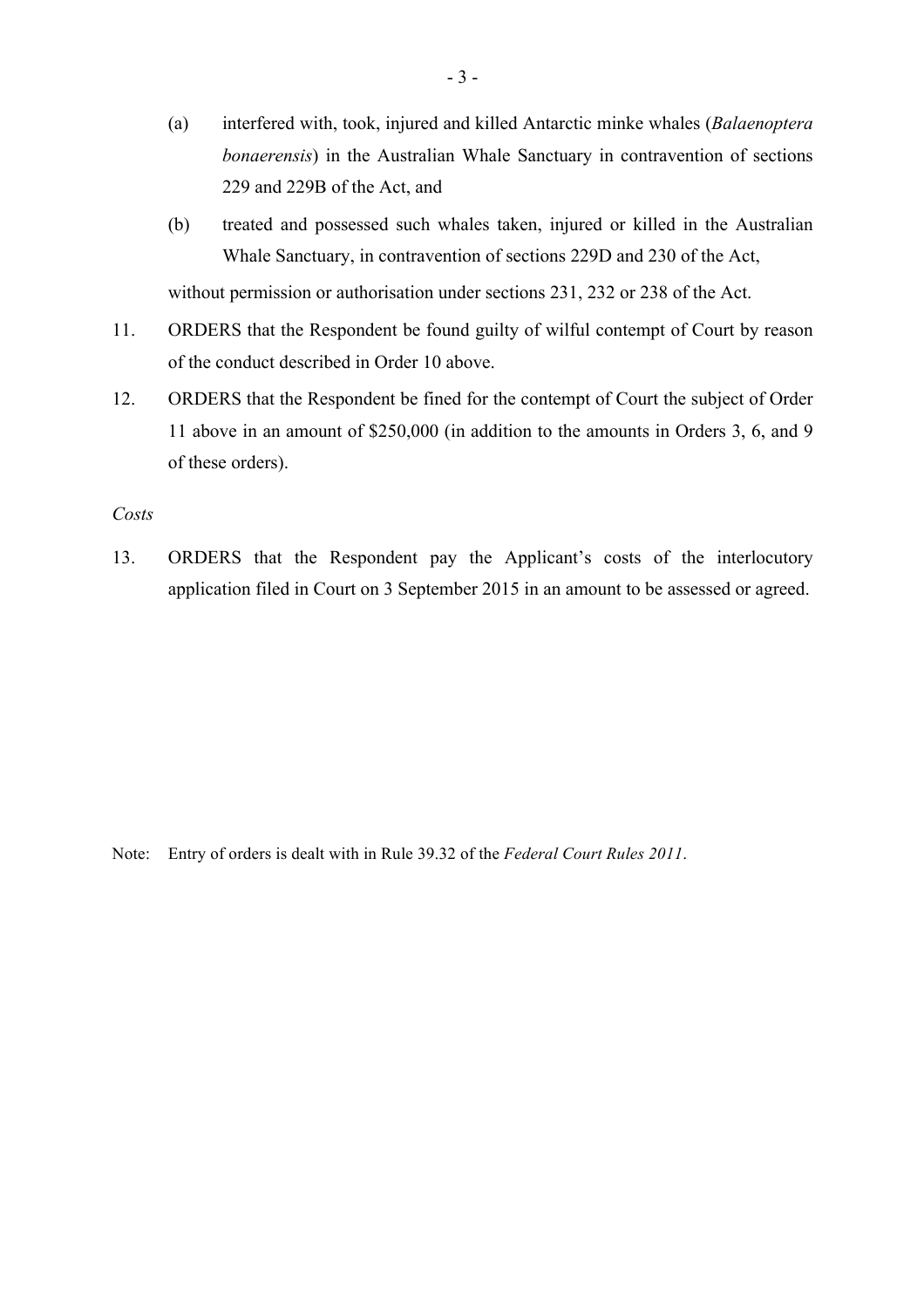# **IN THE FEDERAL COURT OF AUSTRALIA NEW SOUTH WALES DISTRICT REGISTRY GENERAL DIVISION NSD 1519 of 2004**

| <b>BETWEEN:</b> | HUMANE SOCIETY INTERNATIONAL INC<br>Applicant |
|-----------------|-----------------------------------------------|
| AND:            | KYODO SENPAKU KAISHA LTD<br>Respondent        |
| <b>JUDGE:</b>   | <b>JAGOT J</b>                                |
| DATE:           | <b>18 NOVEMBER 2015</b>                       |
| <b>PLACE:</b>   | <b>SYDNEY</b>                                 |

# **REASONS FOR JUDGMENT**

# **THE APPLICATION**

- 1 This is an application for orders that the respondent, Kyodo Senpaku Kaisha Limited (**Kyodo**), be found guilty of contempt of court on the basis that it has killed, taken and treated Antarctic minke whales off the coast of Antarctica in the Australian Whale Sanctuary in each of the summers of 2008 to 2009, 2009 to 2010, 2011 to 2012 and 2012 to 2013 in breach of an injunction which this Court issued on 18 January 2008 to restrain breaches of the *Environment Protection and Biodiversity Conservation Act 1999* (Cth) (the **EPBC Act**). The penalty which is sought by the applicant, the Humane Society International Incorporated (**HSI**), is a fine in respect of each contempt.
- 2 The Court's power in relation to the punishment of contempts of court is set out in s 31 of the *Federal Court of Australia Act 1976* (Cth), which provides as follows:
	- (1) Subject to any other Act, the Court has the same power to punish contempts of its power and authority as is possessed by the High Court in respect of contempts of the High Court.
	- (2) The jurisdiction of the Court to punish a contempt of the Court committed in the face or hearing of the Court may be exercised by the Court as constituted at the time of the contempt.

# **BACKGROUND**

3 In order to understand the background to this matter, it is necessary to return to the circumstances as they existed in 2008. In short, following the commencement of proceedings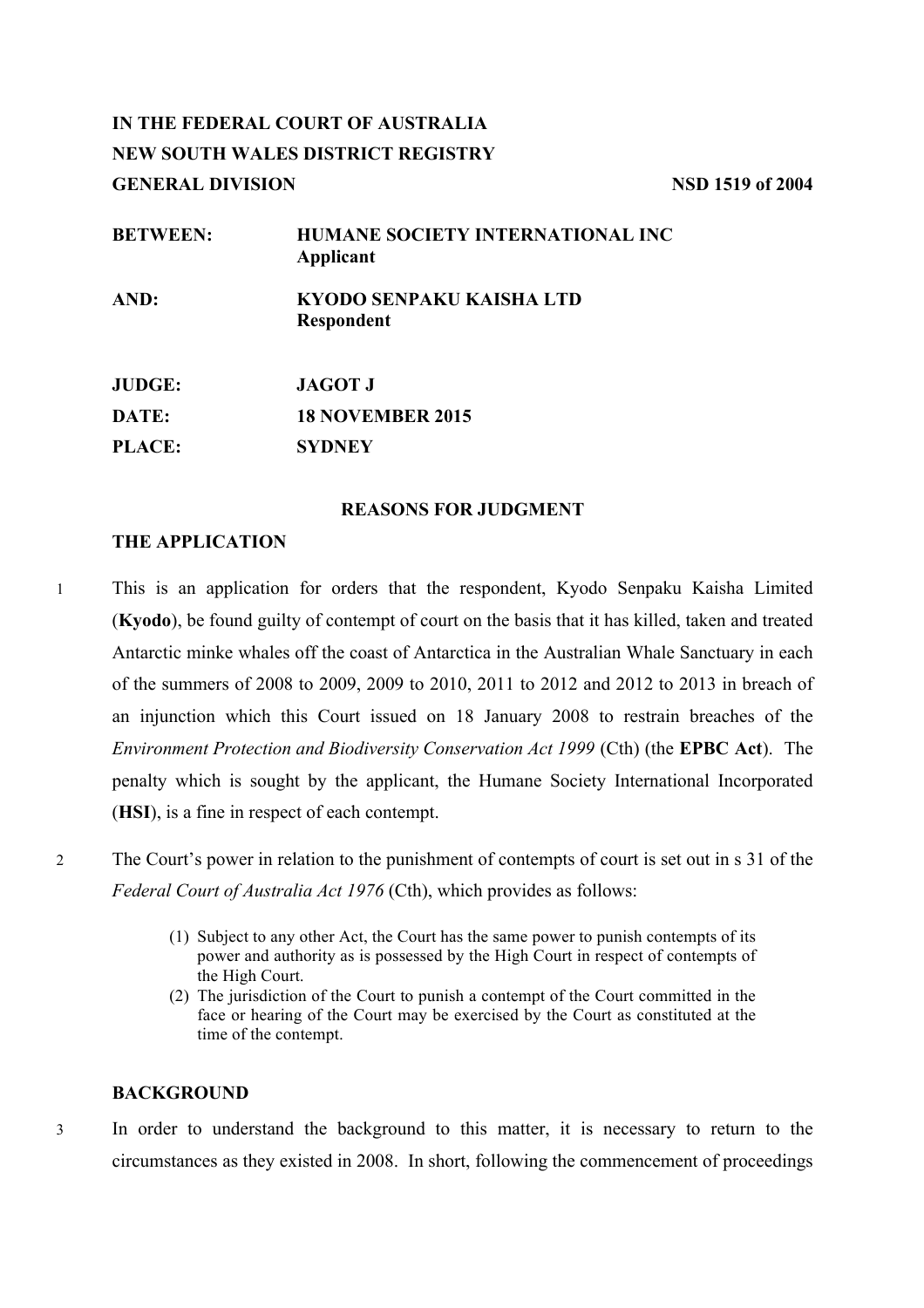by the applicant in 2004 seeking injunctions, the matter came before the Court on various occasions including before Allsop J, as he then was, in *Humane Society International Inc v Kyodo Senpaku Kaisha Ltd* [2005] FCA 664, in which his Honour declined the applicant's application for leave to serve the originating process in Japan, Kyodo having its registered office in Japan, on discretionary grounds. His Honour found that in circumstances where Japan did not recognise Australia's claims to sovereignty over Australia's Antarctic territory it would be inappropriate to grant leave to serve the originating process outside the jurisdiction in Japan.

- 4 This decision was the subject of an appeal to the Full Court, *Humane Society International Inc v Kyodo Senpaku Kaisha Ltd* (2006) 154 FCR 425; [2006] FCAFC 116, in which the majority determined that the political considerations to which Allsop J had referred were not matters which could lead to the exercise of discretion against the applicant in relation to the issue of service. As a result, orders were subsequently made in 2007 permitting service of the originating process outside the jurisdiction (see *Humane Society International Inc v Kyodo Senpaku Kaisha Ltd* [2007] FCA 124).
- 5 Ultimately, the substantive application came back before Allsop J. In *Humane Society International Inc v Kyodo Senpaku Kaisha Ltd* (2008) 165 FCR 510; [2008] FCA 3, his Honour found that Kyodo, via its whaling fleet, had engaged in conduct in contravention of certain provisions of the EPBC Act and intended to do so in the future, thereby making it appropriate that the injunctions as sought be granted. His Honour made orders as follows, referred to below as the **2008 injunctions**:

1. THE COURT DECLARES that the respondent has killed, injured, taken and interfered with Antarctic minke whales (*Balaenoptera bonaerensis*) and fin whales (*Balaenoptera physalus*) and injured, taken and interfered with humpback whales (*Megaptera novaeangliae*) in the Australian Whale Sanctuary in contravention of sections 229, 229A, 229B and 229C of the *Environment Protection and Biodiversity Conservation Act 1999* (Cth), (the "Act"), and has treated and possessed such whales killed or taken in the Australian Whale Sanctuary in contravention of sections 229D and 230 of the Act, without permission or authorisation under sections 231, 232 or 238 of the Act.

2. THE COURT ORDERS that the respondent be restrained from killing, injuring, taking or interfering with any Antarctic minke whale (*Balaenoptera bonaerensis*), fin whale (*Balaenoptera physalus*) or humpback whale (*Megaptera novaeangliae*) in the Australian Whale Sanctuary, or treating or possessing any such whale killed or taken in the Australian Whale Sanctuary, unless permitted or authorised under sections 231, 232 or 238 of the *Environment Protection and Biodiversity Conservation Act 1999* (Cth).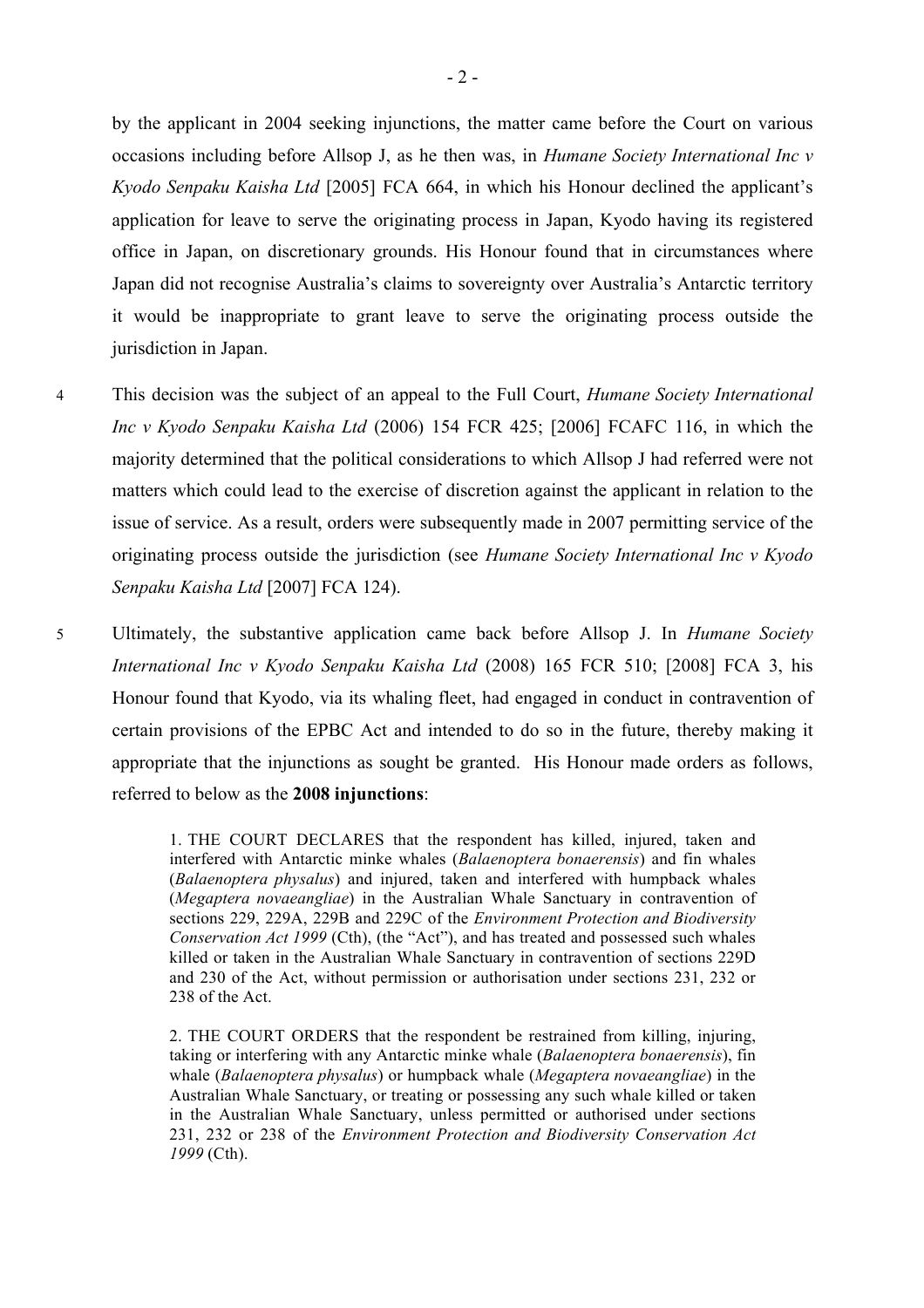- 6 After this, on 18 January 2008 in *Humane Society International Inc v Kyodo Senpaku Kaisha Ltd* [2008] FCA 36, Rares J made orders pursuant to which the applicant was granted leave to serve sealed copies of these orders together with certain other material by way of substituted service.
- 7 On 2 September 2015, the applicant filed an interlocutory application in these proceedings seeking various orders, including the signing of a statement of charge, leave to serve relevant documents referred to in the interlocutory application by means of substituted service, as well as orders that Kyodo be found guilty of contempt of court by reason of breaches of the 2008 injunctions at the dates and places and in the manners specified in the attached statement of charge, which as noted above relates to four whaling summer seasons, as well as a specific incident which occurred during the 2012 to 2013 whaling season on 15 February 2013 as set out in paragraph 5 of the statement of charge.

# **CONTEMPT OF COURT**

#### **Principles**

- 8 In circumstances where, consistently with all of the other hearings in this matter, the interlocutory application has proceeded before me today on an *ex parte* basis, Kyodo not having entered an appearance or appeared at the hearing, it is unnecessary for me to do more than provide a brief outline of the reasons why I am satisfied that the applicant has made out its case to the requisite standard of proof, being beyond reasonable doubt, that Kyodo has committed contempts of court as identified in the statement of charge.
- 9 I accept, in effect, all of the written and oral submissions of the applicant which have been put before me today. As set out in the written submissions provided by the applicant, there are five matters which must be proved beyond reasonable doubt in order to sustain a finding of contempt of court (see *National Australia Bank Ltd v Juric* [2001] VSC 375 at [37] – [38] and *Advan Investments Pty Ltd v Dean Gleeson Motor Sales Pty Ltd* [2003] VSC 201 at [31] and [32]), namely that:
	- (1) an order was made by the court;
	- (2) the terms of the order are clear, unambiguous and capable of compliance;
	- (3) the order was served on the alleged contemnor or excused in the circumstances, or service dispensed with pursuant to rules of court;
	- (4) the alleged contemnor has knowledge of the terms of the order; and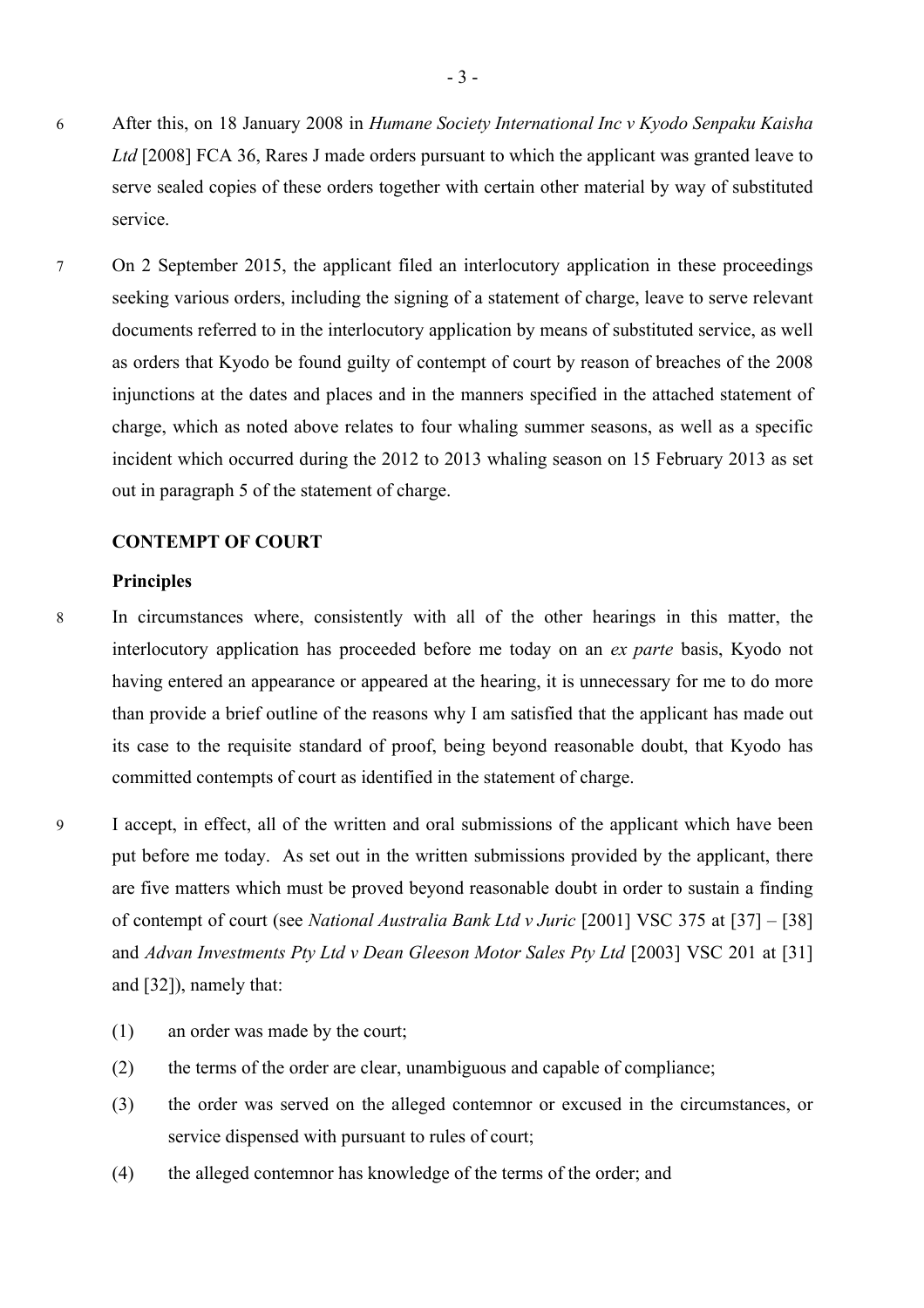- (5) the alleged contemnor has breached the terms of the order.
- 10 In the present case, the evidence which has been placed before me on behalf of the applicant establishes each of these five requirements beyond reasonable doubt.
- 11 In *Burwood Council v Ruan* [2008] NSWLEC 167, Biscoe J conveniently summarised the law with respect to the three classes of contempt (technical, wilful and contumacious). His Honour said at [7] that:

There are three classes of contempt: technical, wilful and contumacious. Technical contempt is where disobedience of a court order (or undertaking to the court) is casual, accidental or unintentional. Wilful contempt is where the disobedience is more than that, but is not contumacious. Contumacious contempt is where there is a specific intention to disobey a court order or undertaking to the court, which evidences a conscious defiance of the court's authority. Although a contempt may be established, in the circumstances of the case the court may decide note to make any order. The element of intention is relevant to whether any order should be made and, if so, to punishment. These principles emerge, in my view, from the following authorities.

12 As explained below, I am satisfied beyond reasonable doubt that the actions of Kyodo fall within the category of at least wilful contempt. That is, there is no possible basis upon which an inference could be drawn that the breaches of the 2008 injunctions were casual, accidental or unintentional. They were wilful and voluntary actions of Kyodo done, I am satisfied, in circumstances where Kyodo had knowledge of the orders and what they required. In other words, there is no basis upon which it could possibly be concluded that the conduct of Kyodo, proved to have occurred by reason of the applicant's affidavit evidence, amounted to nothing more than a technical contempt.

### **Service**

13 I should also say something more about service. Given the history of the proceedings, there are a number of steps where service was relevant. Rule 42.13 of the *Federal Court Rules 2011* (the **2011 Rules**) provides that the relevant documents constituting an application alleging a contempt of court must be served personally on the alleged contemnor. However, I made orders on 3 September 2015 in relation to service. I am satisfied beyond reasonable doubt that service of the documents comprising the application for an order that Kyodo be found to be in contempt of court, as set out in the statement of charge, had been served as required by those orders. I do not have any concern that the orders and other relevant documents were left at the general reception or concierge desk on the ground floor of the building and not on the 5<sup>th</sup> floor itself where Kyodo's offices are actually located. I note that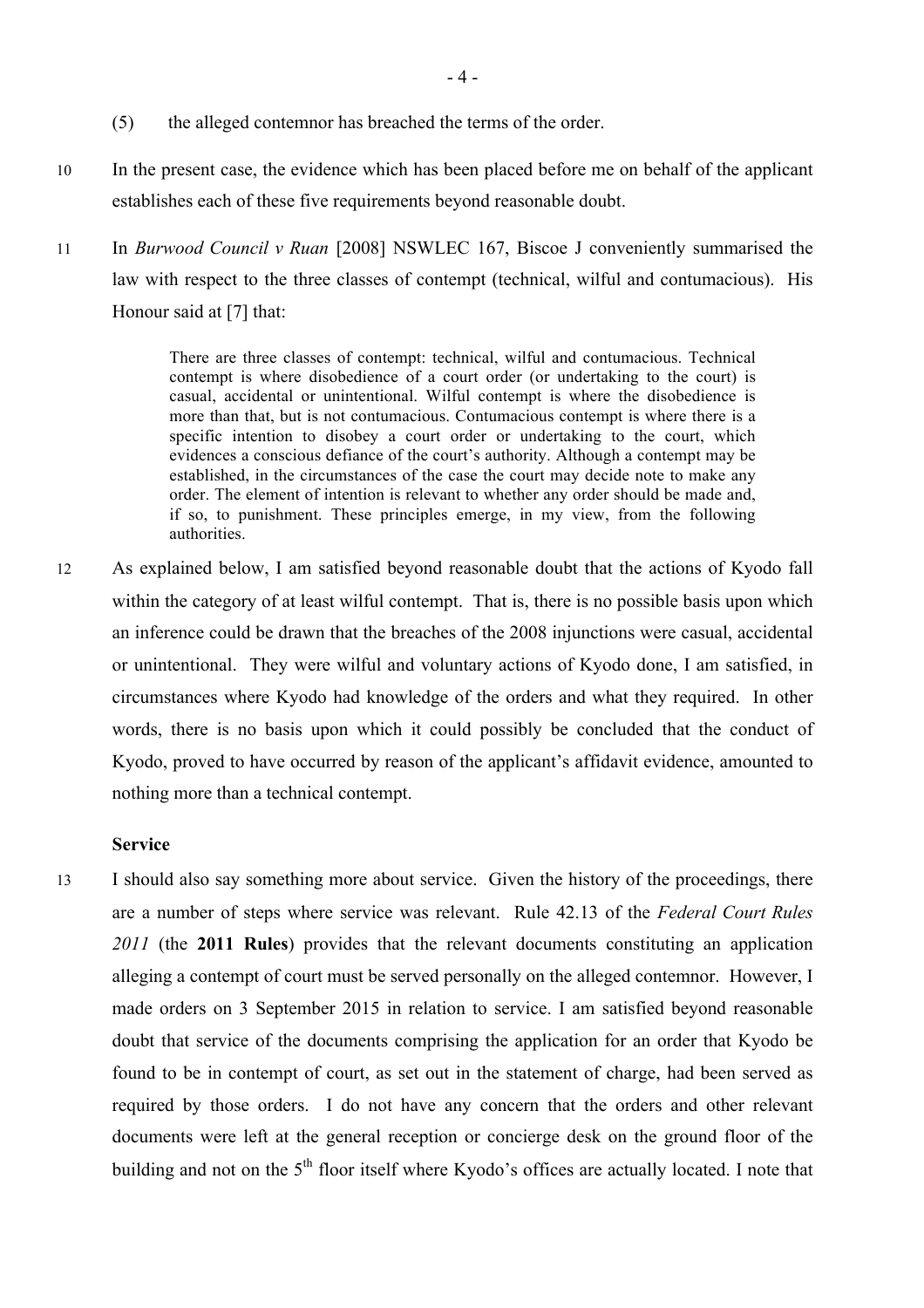there is no reference in Kyodo's registered place of business to the location of the company on any particular floor of that building. As set out in the applicant's written submissions, the order required that the documents be left at Kyodo's registered place of business and that registered place of business is the address at which the documents were left. In any event, as has been noted, the person seeking to effect service attended the 5<sup>th</sup> floor and was required to leave that level under threat of the police being called. In these circumstances, there cannot be any question about effective service of the documents by having left them on the ground floor of the building in which Kyodo is located, as required by the orders.

- 14 In respect of the 2008 injunction, which was the subject of the orders made by Rares J, the applicant has disclosed that a part of that order was not fully complied with in that not all of the documents were forwarded by registered post, as required. However, as has also been demonstrated by the evidence, the service by registered post of the documents was of no practical consequence because the envelope was returned unopened. As such, I accept that it could not have made any practical difference whether the documents that were not included had been included. More relevantly, the evidence establishes not only that all of the documents required to be served were personally served on Kyodo by being left at its registered place of business as required, but also that the documents were served by facsimile. I do not consider it necessary that there be any order made dispensing with compliance with any of the orders made by Rares J.
- 15 The other matter that should be noted is the 2008 injunction, as served, contained the endorsement under what was then rr 37.21(1) and (3) of the *Federal Court Rules 1979* (the **1979 Rules**). The endorsement was in the following terms:

Take notice that where an order of the Court requires you to abstain from doing an act you are liable to sequestration of property if you disobey the order.

16 This endorsement has been replaced by a new version in the 2011 Rules, as set out in r 41.06. Consequently, the 2008 injunction, as served, did not carry the endorsement in that form. However, given that r 41.06 of the 2011 Rules did not exist at the relevant time it cannot be said that the applicant has failed to comply with that rule. Rule 41.06 is not a pre-condition to enforcement of an order by punishment for contempt. As the applicant submitted, if necessary, I could exercise the power in r 1.34 to dispense with any such requirement. Again, I do not consider it is necessary to do so.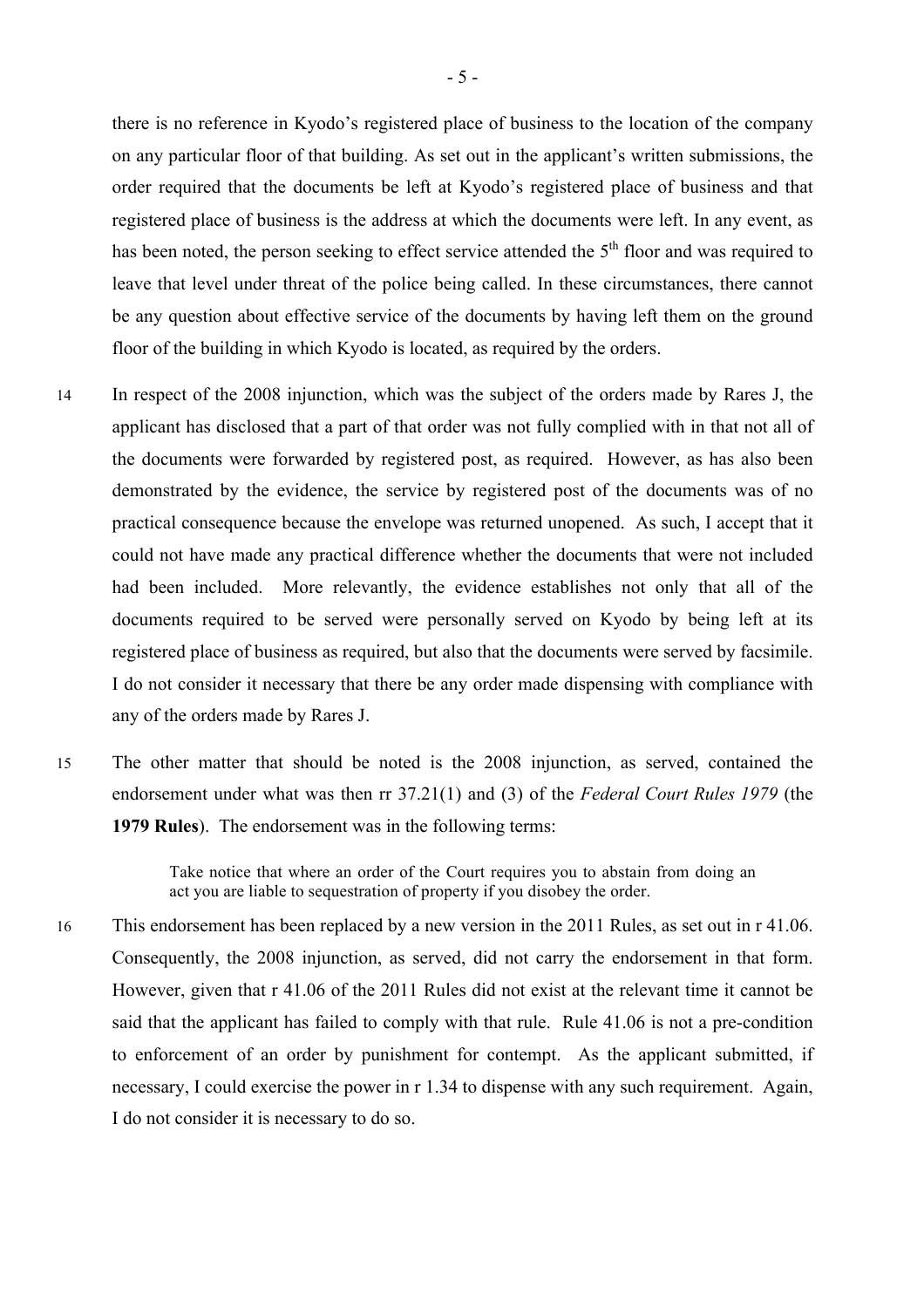#### **Knowledge**

- 17 As I have said, another of the five requirements which must be established beyond reasonable doubt is that Kyodo has knowledge of the terms of the order. In this regard, I accept the submissions for the applicant as follows.
- 18 The point of requiring service of a court order is to bring matters to the attention of the party in question. It is not the case that a party can avoid having to comply with a court order and thereby can avoid the potential of being found in contempt of court merely by engaging in wilful blindness to the terms of the court order. This is demonstrated by various decisions including *Sun Newspapers Pty Ltd v Brisbane TV Ltd* (1989) 92 ALR 535, *Madeira v Roggette Pty Ltd (No 2)* [1992] 1 Qd R 394 and *Tchia v Rogerson* (1992) 111 FLR 1.
- 19 There is also evidence in the present matter which discloses that Kyodo was well aware of the proceedings and the orders that were made in the form of the 2008 injunctions. As set out in the written submissions for the applicant, Ms Beynon gives evidence of the events on 23 January 2008 surrounding personal service of the orders. In summary, the interpreter who accompanied Ms Beynon to Kyodo's registered office in Japan told her that the person from Kyodo who came in response to the phone call they made using the telephone directory in the company's reception "informed her that he was aware of the court's orders". When three other apparently more senior gentlemen appeared, Ms Beynon instructed the interpreter to explain that they were there to serve court orders from the Australian Federal Court instructing them to stop whaling in the Australian Whale Sanctuary. Ms Beynon believes the message was communicated by way of the interpreter. She also instructed the interpreter to say in response to a question about her identity that she was from HSI. The gentleman involved then refused to accept the documents and when the documents were left at their feet, they tried to give them back. As has been noted in the applicant's written submissions, not only has the applicant publicised the fact that it had served the orders on Kyodo but Kyodo had, of course, previously been served, again personally and by registered post, with the originating process (and the envelope in that latter case was returned unopened).
- 20 The applicant has also correctly pointed out that the controversy about Japanese whaling in the Antarctic originating from Australia in particular and leading up to proceedings in the International Court of Justice (the **ICJ**) has been notorious for years, so that it cannot reasonably be doubted that Kyodo was well aware of this fact. Consequently, I accept the submission of the applicant that: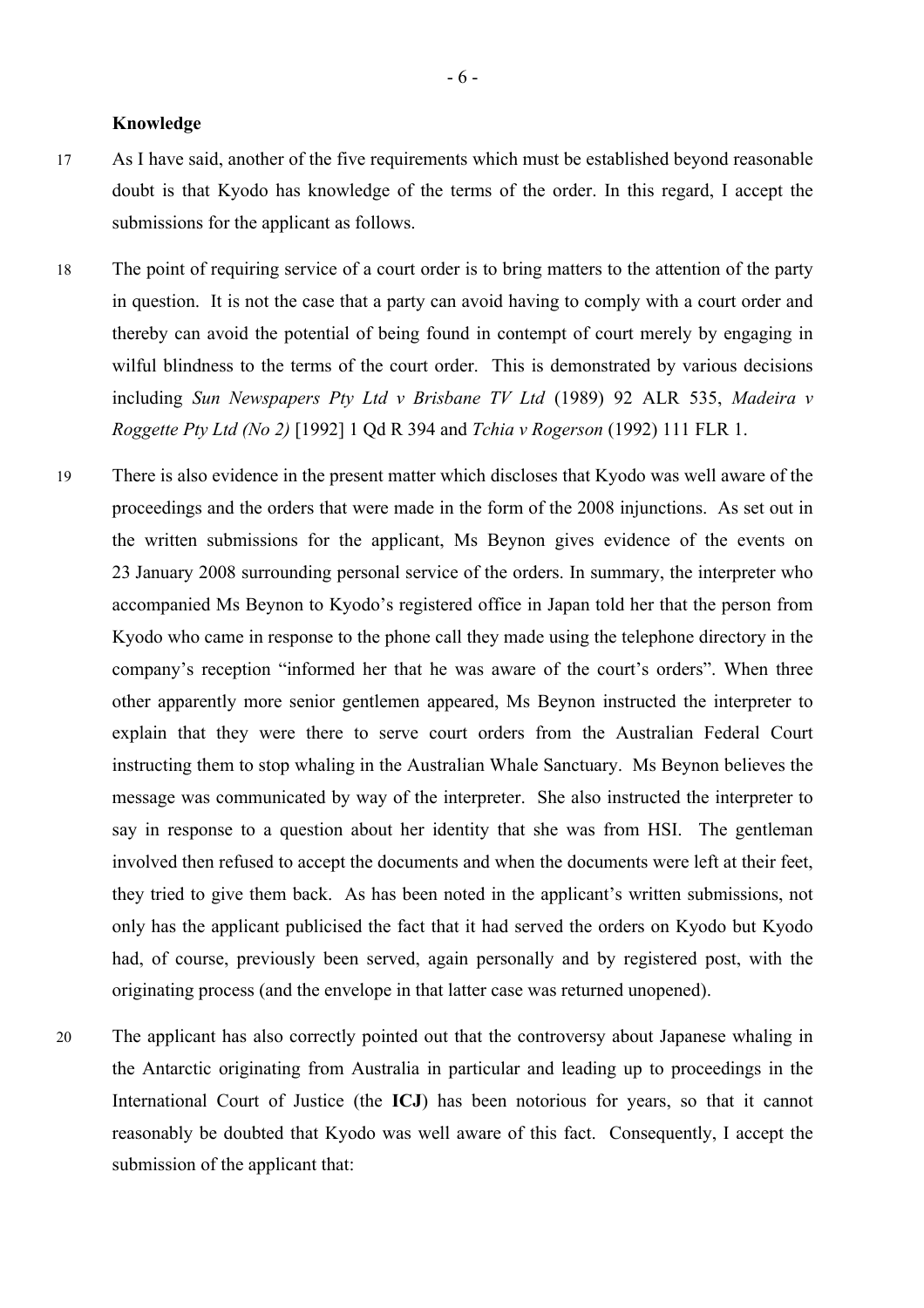The careful and deliberate attempts to refuse service, both in person and by post, bespeaks knowledge of the proceedings and their significance to Kyodo's whaling operations.

21 In all of the circumstances, I am satisfied beyond reasonable doubt that Kyodo had sufficient knowledge of the 2008 injunctions in order to be liable for contempt of court in the event of a breach of those orders. The evidence has also satisfied me that there has indeed been such breach.

#### **Breach**

- 22 In respect of the issue of breach of the orders, the first point that can be made is that I accept the evidence that no permit otherwise authorising the actions which had been taken has been granted. Otherwise, there is comprehensive evidence available in the form of the cruise reports for each of the relevant years and the associated analysis and mapping exercise carried out by Dr Grech, a spatial information scientist, based on those cruise reports of the killing and treatment of Antarctic minke whales in the Australian Whale Sanctuary in breach of the 2008 injunctions.
- 23 As set out in the applicant's written submissions, the various cruise reports which are in evidence were prepared for the purposes of Japan reporting the results of its whaling activities to the Scientific Committee of the International Whaling Commission and were obtained from the website of the Institute of Cetacean Research. These cruise reports have to be read in the context of special permits issued by Japan for the relevant years, shipping reports on the vessels used to carry out the whaling, and the company searches for Kyodo, which demonstrate the relationship between Japan, the Institute for Cetacean Research and Kyodo, and Kyodo's role in carrying out the whaling. The special permits are in evidence and relate to the taking of Antarctic minke whales, 850 in total, for what are said to be scientific purposes in the Antarctic Ocean.
- 24 The vessels to be used in this exercise are also specified, the owner being described as Kyodo Senpaku Limited, which is one of the translations of Kyodo's Japanese company name. Each special permit is issued to the Institute of Cetacean Research, which is a body having the same address as Kyodo but is legally separate from it. However, from documents filed in the proceedings in the ICJ referred to as Japan's counter-memorial, the relationship is explained. Specifically, it is stated that:

Kyodo is a private company established in accordance with the Commercial Code of Japan in 1987. It owns ships and employs ship crews for cetacean research and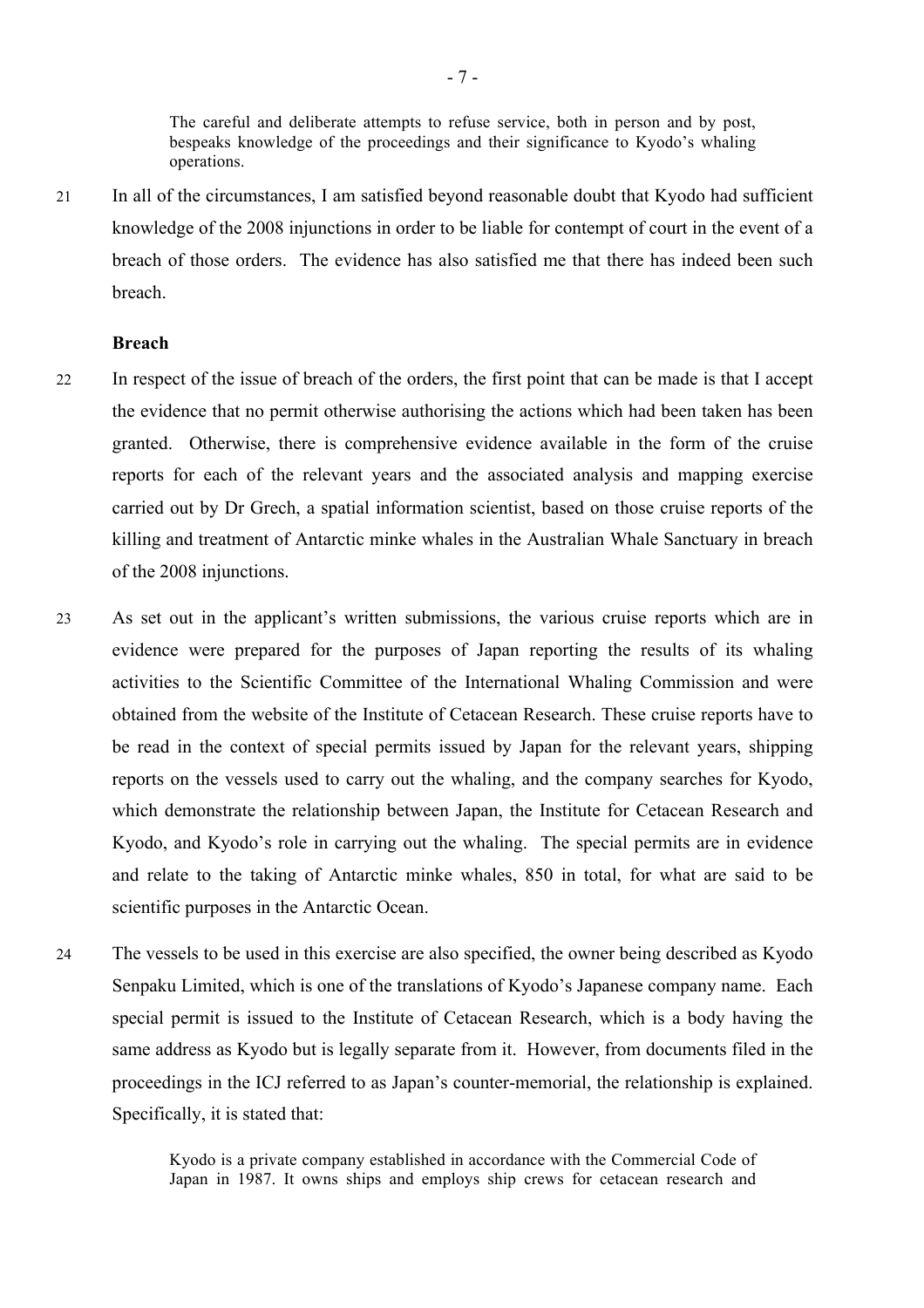operates the research cruises under charter contract with the Institute of Cetacean Research.

- 25 It is said further that since Kyodo is the only organisation that has a fleet and ship crew capable of whale research in the Antarctic Ocean, the Institute of Cetacean Research has maintained a charter contract with Kyodo regarding whale research. I accept that I am able to rely on this evidence in this proceeding as an admission against Kyodo pursuant to s 87(1)(c) of the *Evidence Act 1995* (Cth), it being reasonably open to find that Japan, Kyodo, and the Institute of Cetacean Research had a common purpose in carrying out whaling in the Antarctic, and that the documents filed by Japan in the ICJ proceedings were made in furtherance of that common purpose.
- 26 When this information is put together with the various shipping reports in evidence which identify Kyodo as ship manager and registered owner of a number of ships, it is apparent that the only ships referred to in the special permits and cruise reports that are not established by the shipping reports to be owned and managed by Kyodo are two in number, both of which are listed as a sighting vessel or dedicated sighting vessel for certain years, and were thus not directly engaged in the actual whaling activities.
- 27 The Kyodo company search supports all of this evidence, because it states that between 29 January 2008 and 17 December 2014, the purposes of the company included "contracting of research into whales and other marine resources" and "processing and sale of whale products". I am satisfied beyond reasonable doubt that Kyodo operated the vessels which undertook the whaling operations described in each of the relevant cruise reports.
- 28 Amongst other things, the cruise reports annex a series of maps depicting where particular species of whales were sighted or, as it were, sampled, which is a term used to describe the taking and killing of whales. For example, it is noted that "sampled" whales were the subject of a study of internal organs. There is no doubt that where whales have been sampled in the cruise reports, they have been taken and killed. Dr Grech's exercise was essentially one of mapping and the provision of an opinion as to the location of the sampling shown in the maps annexed to the cruise reports having taken place within the Australian Whale Sanctuary in breach of the 2008 injunctions.
- 29 It is not necessary to explain the process by which Dr Grech did so other than to observe that, on a very conservative basis, Dr Grech was satisfied that in each of the four years in question at least one whale had been taken and killed inside the boundaries of the Australian Whale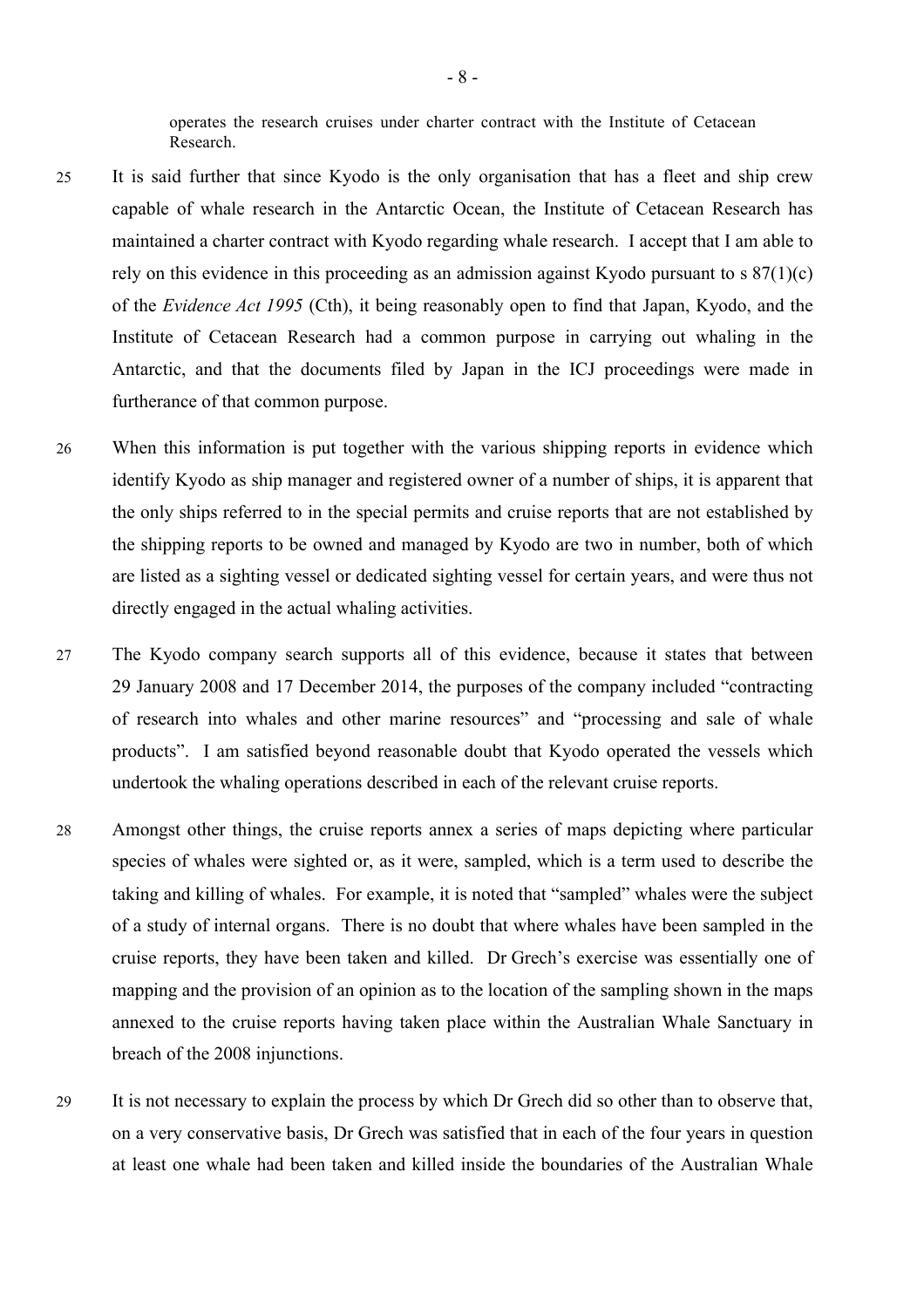Sanctuary. As the applicant submits, however, the maps attached to Dr Grech's report establish beyond reasonable doubt that in each of the four years in question, there were indeed numerous instances, generally more than five in each year and in some years substantially more than that, in which whales were taken and killed in the Australian Whale Sanctuary.

- 30 There is also specific evidence relating to activities on 15 February 2013, being eye witness evidence from Captain Hammarstedt and Mr Lockitch. They directly observed a whale being killed and processed by persons onboard two vessels, Yūshin Maru No. 2 for the killing and the processing of the whale subsequently on the Nisshin Maru. Captain Hammarstedt gives detailed evidence of the practice of the vessel on which he was on, the Bob Barker, for recording coordinates and the manner in which those coordinates were recorded during the evening of 15 February 2013 over the period of approximately two hours when the killing of the whale by persons aboard the Yūshin Maru No. 2 and its subsequent transfer to the Nisshin Maru were observed. These coordinates were provided to Dr Grech, who placed their location on a map showing the boundaries of the Australian Whale Sanctuary, and it is apparent that all of the relevant incidents – that is, the harpooning of the whale and the subsequent interaction between the two vessels during which a person aboard Bob Barker sought to prevent the transfer of the whale from the Yūshin Maru No. 2 to the Nisshin Maru – occurred well within the boundaries of the Australian Whale Sanctuary. Captain Hammarstedt also identified the whale as an Antarctic minke whale, applying his experience in whale conservation over the past 10 years.
- 31 There is no reason to doubt any of this evidence. As the applicant has accepted, however, this specific incident which is referred to in paragraph 5 of the statement of charge is subsumed into the more general charge relating to the 2012 to 2013 whaling season, which is set out in paragraph 4 of that statement of charge.
- 32 I accept accordingly that the applicant has established beyond reasonable doubt each of the five elements necessary to establish contempts of court in respect of each of the four whaling seasons identified in the statement of charge, in addition, of course, to the specific incident which occurred on 15 February 2013.

#### **PENALTY**

33 I also accept the submission of the applicant that the fact that Kyodo has not appeared and it is unknown whether Kyodo has any assets within the jurisdiction, thereby raising a question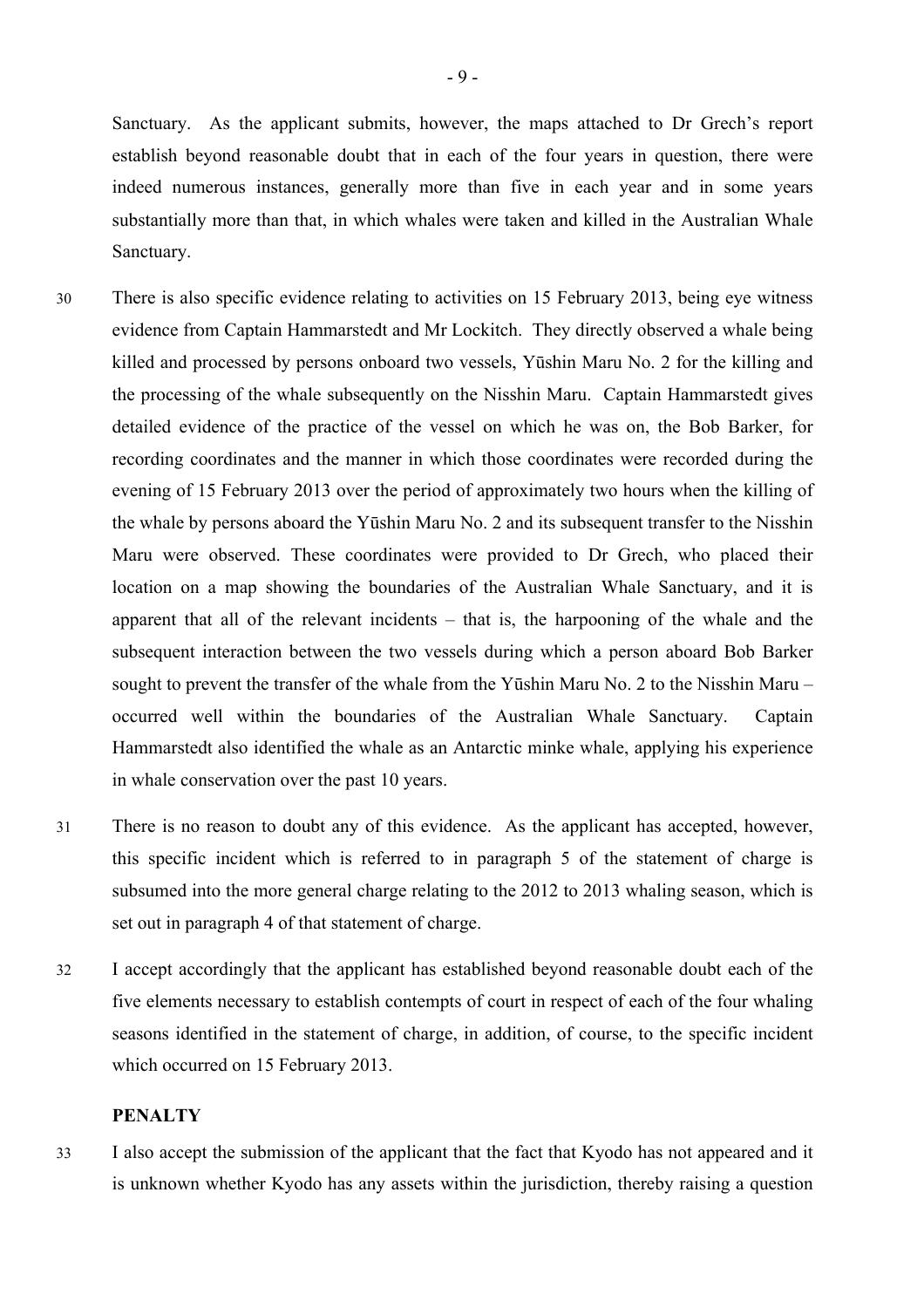as to whether any penalty can ultimately be enforced, are not matters which would make it appropriate to decline to impose any fine. In that regard, I accept and adopt the written submissions for the applicant:

115. HSI submits that it would not be appropriate to decline to impose any fine on the basis that if a fine is imposed: (i) Kyodo is likely to disobey the order to pay the fine; and (ii) if Kyodo does disobey the order to pay the fine, it may not be able to be compelled to pay it because it may not have assets in the jurisdiction:

- (a) As the Full Court observed in the 2007 Full Court Judgment at [15], it is for Kyodo to prove that it has no assets in the jurisdiction. It has not done so. The Court should not impose the burden of proving absence of assets on HSI.
- (b) As Allsop J observed in the 2008 Judgment at [51], futility can be seen from the perspective of disobedience. It would not be appropriate to refuse to impose a fine on the basis that it is unlikely ever to be enforced because the person on whom it is imposed will refuse the order to pay it and has no identifiable assets against which orders can be made to satisfy the fine. Many fines against, for instance, undischarged bankrupts, might not be imposed on that basis. While there are authorities in which imprisonment has been imposed as a penalty instead of a fine because of the unlikelihood of a fine being paid due to the contemnor's impecuniosity… HSI's lawyers are not aware of a case where *no penalty*  has been imposed because there is an apprehension that the contemnor will disobey the order to pay a fine and has no other identifiable assets against which to enforce it. The Court should not be seen to effectively reward disobedience.
- (c) As both the Full Curt observed in the 2008 Full Court Judgment at [18]- [27], and Allsop J observed in the 2008 Judgment at [52], the public interest nature of the claim is an important consideration. It makes it more important that the Court is not seen to let Kyodo breach the 2008 Injunction without any finding that it is in contempt.
- (d) There is some prospect that the fine might be able to be effectively enforced (that is, Kyodo might be compelled to pay it). The Court can take notice that if the whaling ships owned by Kyodo encountered serious difficulties at sea (for instance mechanical failure or a medical emergency) they might be required to sail into, or they might be taken into, Australian territorial waters. In that event, HSI could immediately commence an action *in rem* by writ and have the ship or ships seized.
- (e) While it might be unlikely that Kyodo's ships will ever come within Australian territorial waters, if they were to do so, and this Court had declined to impose any penalty on the basis of futility, then damage would be done to the authority of the Court, since it would create the impression that its orders had not been vindicated in circumstances where they could have been.
- 34 Otherwise in respect of penalty, while my attention has been drawn to a number of decisions where fines have been imposed for wilful breaches of court orders, it would be fair to say that none are comparable to the present case. Apart from the facts to which I have already referred above, the best guide to what might be an appropriate penalty, in my view, is to be found in the provisions of the EPBC Act. The objects of the Act set out in s 3 include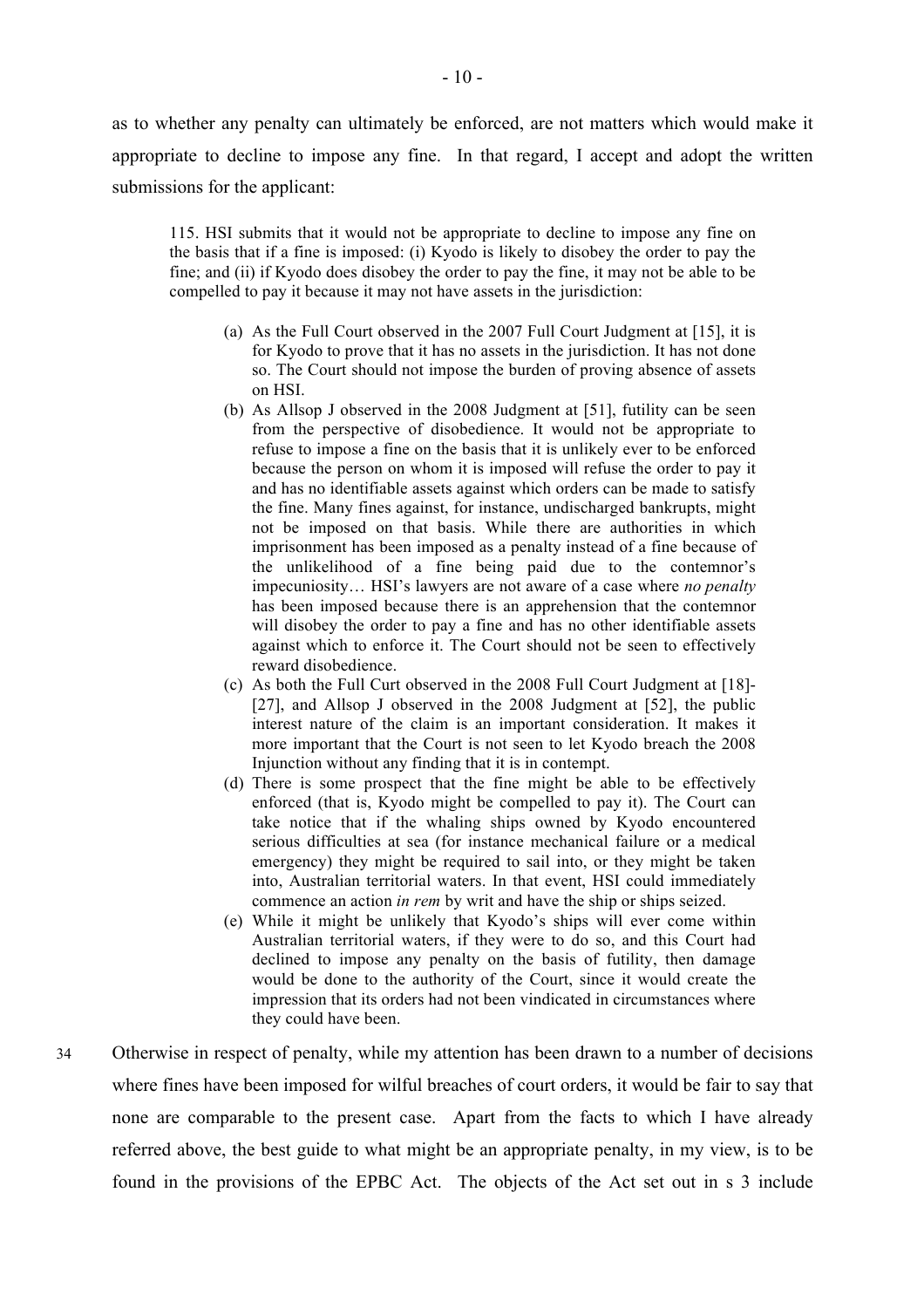provide for the protection of the environment, the promotion of ecologically sustainable development and the conservation of biodiversity. The relevant provisions in the present case relating to the Australian Whale Sanctuary are contained in, first, s 225 of the EPBC Act, which is as follows:

- (1) The Australian Whale Sanctuary is established in order to give formal recognition of the high level of protection and management afforded to cetaceans in Commonwealth marine areas and prescribed waters.
- (2) The Australian Whale Sanctuary comprises:
	- (a) the waters of the exclusive economic zone (other than the coastal waters of a State or the Northern Territory); and
	- (b) so much of the coastal waters of a State or the Northern Territory as are prescribed waters; and
	- (c) any marine or tidal waters that are inside the baseline of the territorial sea adjacent to an external Territory, whether or not within the limits of an external Territory.
- 35 Other relevant provisions include ss 229 to 230:

### **229 Recklessly killing or injuring a cetacean**

- (1) A person is guilty of an offence if:
	- (a) the person takes an action; and
	- (b) the action results in the death or injury of a cetacean; and
	- (c) the cetacean is in:
		- (i) the Australian Whale Sanctuary (but not the coastal waters, or a part of the coastal waters, of a State or the Northern Territory for which a declaration under section 228 is in force); or
		- (ii) waters beyond the out limits of the Australian Whale Sanctuary.
- (2) The offence is punishable on conviction by imprisonment for not more than 2 years or a fine not exceeding 1,000 penalty units, or both.

#### **229A Strict liability for killing or injuring a cetacean**

- (1) A person is guilty of an offence if:
	- (a) the person takes an action; and
	- (b) the action results in the death or injury of a cetacean; and
	- (c) the cetacean is in:
		- (i) the Australian Whale Sanctuary (but not the coastal waters, or a part of the coastal waters, of a State or the Northern Territory for which a declaration under section 228 is in force); or
		- (ii) waters beyond the outer limits of the Australian Whale Sanctuary.
- (2) Strict liability applies to paragraphs  $(1)(a)$ ,  $(b)$  and  $(c)$ .
- (3) The offence is punishable on conviction by a fine not exceeding 500 penalty units.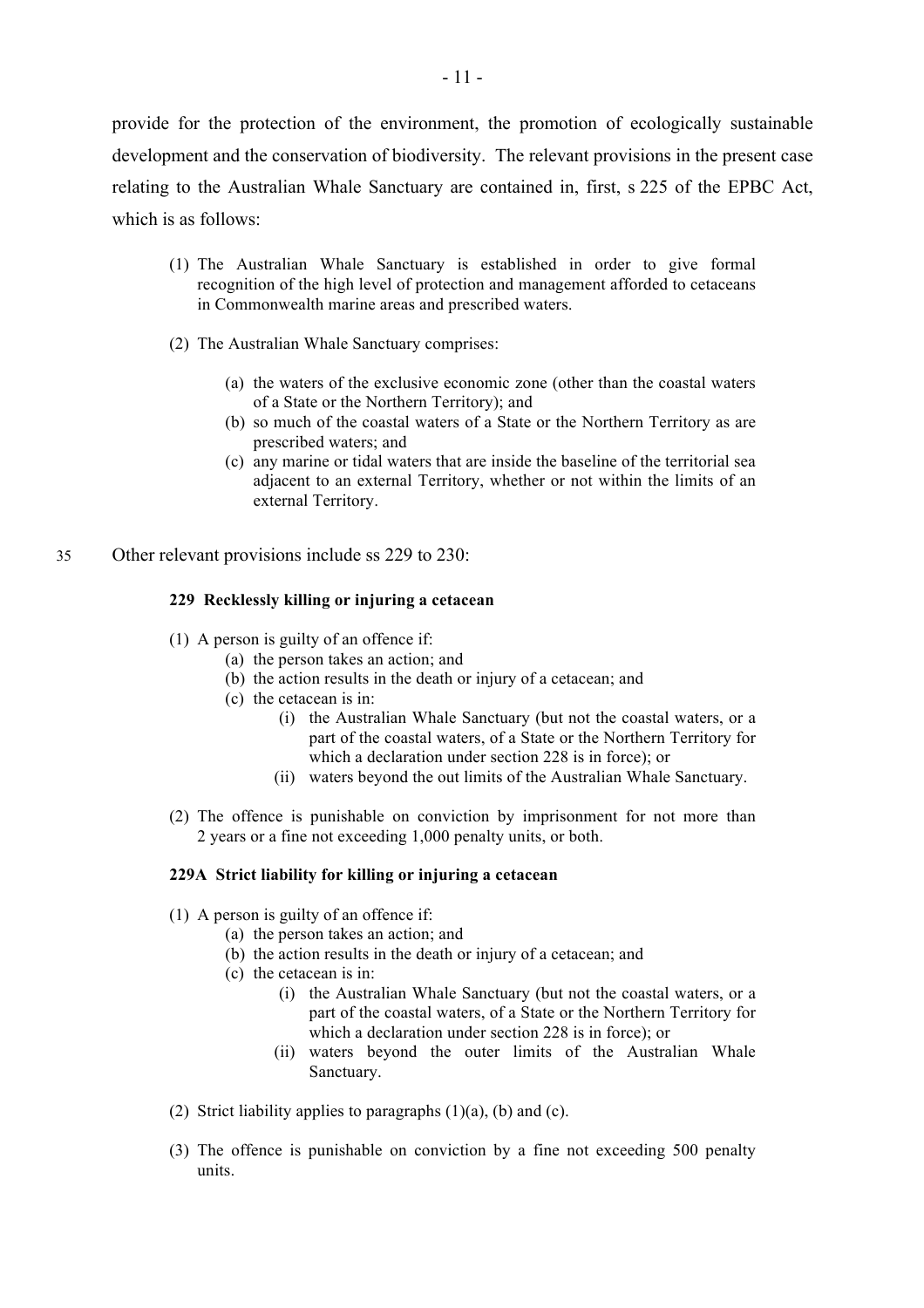#### **229B Intentionally taking etc. a cetacean**

- (1) A person is guilty of an offence if:
	- (a) the person takes, trades, keeps, moves or interferes with a cetacean; and (b) the cetacean is in:
		- (i) the Australian Whale Sanctuary (but not the coastal waters, or a part of the coastal waters, of a State or the Northern Territory for which a declaration under section 228 is in force); or
		- (ii) waters beyond the outer limits of the Australian Whale Sanctuary.
- (2) Strict liability applies to paragraphs  $(1)(b)$ .
- (3) The offence is punishable on conviction by imprisonment for not more than 2 years or a fine not exceeding 1,000 penalty units, or both.
- (4) In this Act:

*interfere* with a cetacean includes harass, chase, herd, tag, mark or brand the cetacean.

#### **229C Strict liability for taking etc. a cetacean**

- (1) A person is guilty of an offence if:
	- (a) the person takes, trades, keeps, moves or interferes with a cetacean; and
	- (b) the cetacean is in:
		- (i) the Australian Whale Sanctuary (but not the coastal waters, or a part of the coastal waters, of a State or the Northern Territory for which a declaration under section 228 is in force); or
		- (ii) waters beyond the outer limits of the Australian Whale Sanctuary.
- (2) Strict liability applies to paragraphs (1)(a) and (b).
- (3) The offence is punishable on conviction by a fine not exceeding 500 penalty units.

#### **229D Treating an illegally killed or take cetacean**

- (1) A person is guilty of an offence if:
	- (a) the person treats a cetacean; and
	- (b) the cetacean has been:
		- (i) killed in contravention of section 229 or 229A; or
		- (ii) taken in contravention of section 229B or 229C.
- (2) The offence is punishable on conviction by imprisonment for not more than 2 years or a fine not exceeding 1,000 penalty units, or both.
- (3) In this Act:

*treat* a cetacean means divide or cut up, or extract any product from, the cetacean.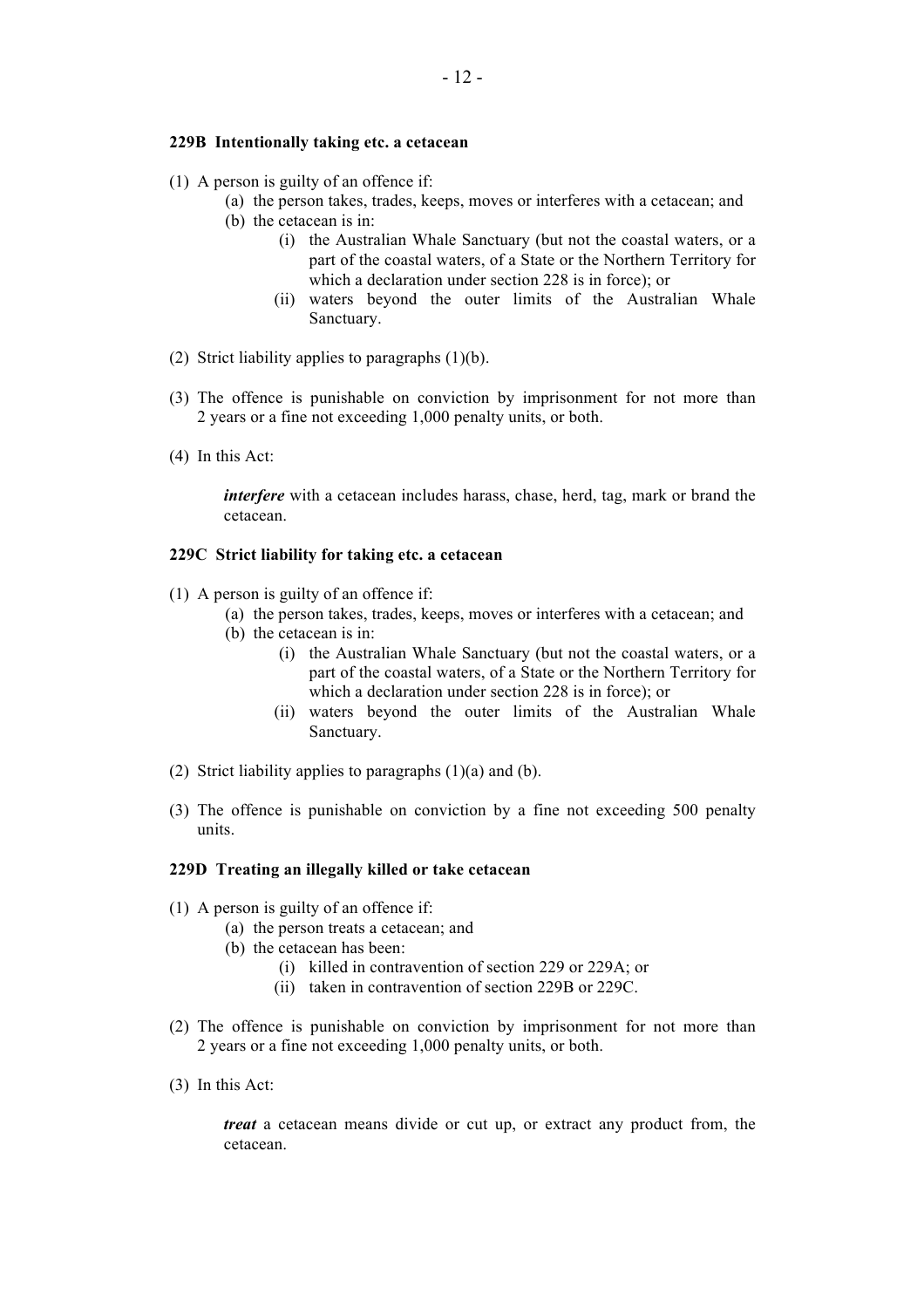#### **230 Possession of cetaceans**

- (1) Subject to section 231, a person is guilty of an offence if:
	- (a) the person has in his or her possession:
		- (i) a cetacean; or
		- (ii) a part of a cetacean; and
	- (b) the cetacean has been:
		- (i) killed in contravention of section 229 or 229A; or
		- (ii) taken in contravention of section 229B or 229C.
- (2) An offence against this section is punishable on conviction by imprisonment for not more than 2 years or a fine not exceeding 1,000 penalty units, or both.
- 36 It is apparent that ss 229 and 229A are related offences in the sense that s 229 does not involve a strict liability offence for the acts there specified, whereas s 229A is a strict liability offence for the same actions. Those offences constitute the taking of action which results in the death or injury of a cetacean in the Australian Whale Sanctuary. The same formula is used in the division between ss 229B and 229C of the EPBC Act. The former relates to an offence of taking, trading, keeping, moving or interfering with a cetacean in the Australian Whale Sanctuary which involves intention, whereas the latter relates to the same action although on the basis of strict liability. Section 229D is a separate offence altogether which has as one of its elements the killing or taking of a cetacean in contravention of ss 229 or 229A in the case of killing, or ss 229B or 229C in the case of taking. It provides that a person is guilty of an offence if, in those circumstances, the person treats a cetacean, "treat" being defined to mean "divide or cut up or extract any product from the cetacean". Section 230 is also an entirely separate offence and relates to the possession of a cetacean or part of a cetacean or a product derived from a cetacean if it has been killed or taken, again, in contravention of, as relevant, ss 229 or 229A, or ss 229B or 229C. I should also mention s 231, which provides that those sections do not apply to certain actions, none of which on the evidence before me can be of any potential application to the present case.
- 37 It will be apparent, therefore, that the action of taking, killing, and then dividing or cutting up any whale in the Australian Whale Sanctuary and otherwise the possession of such a whale or any part of it or any product derived from it involves a multiplicity of offences against these provisions which, by reason of s 4B(3) of the *Crimes Act 1914* (Cth), involve very significant potential pecuniary penalties.
- 38 As set out in the written submissions for the applicant, the monetary penalties that could be imposed for each breach of the relevant provisions which must be taken to reflect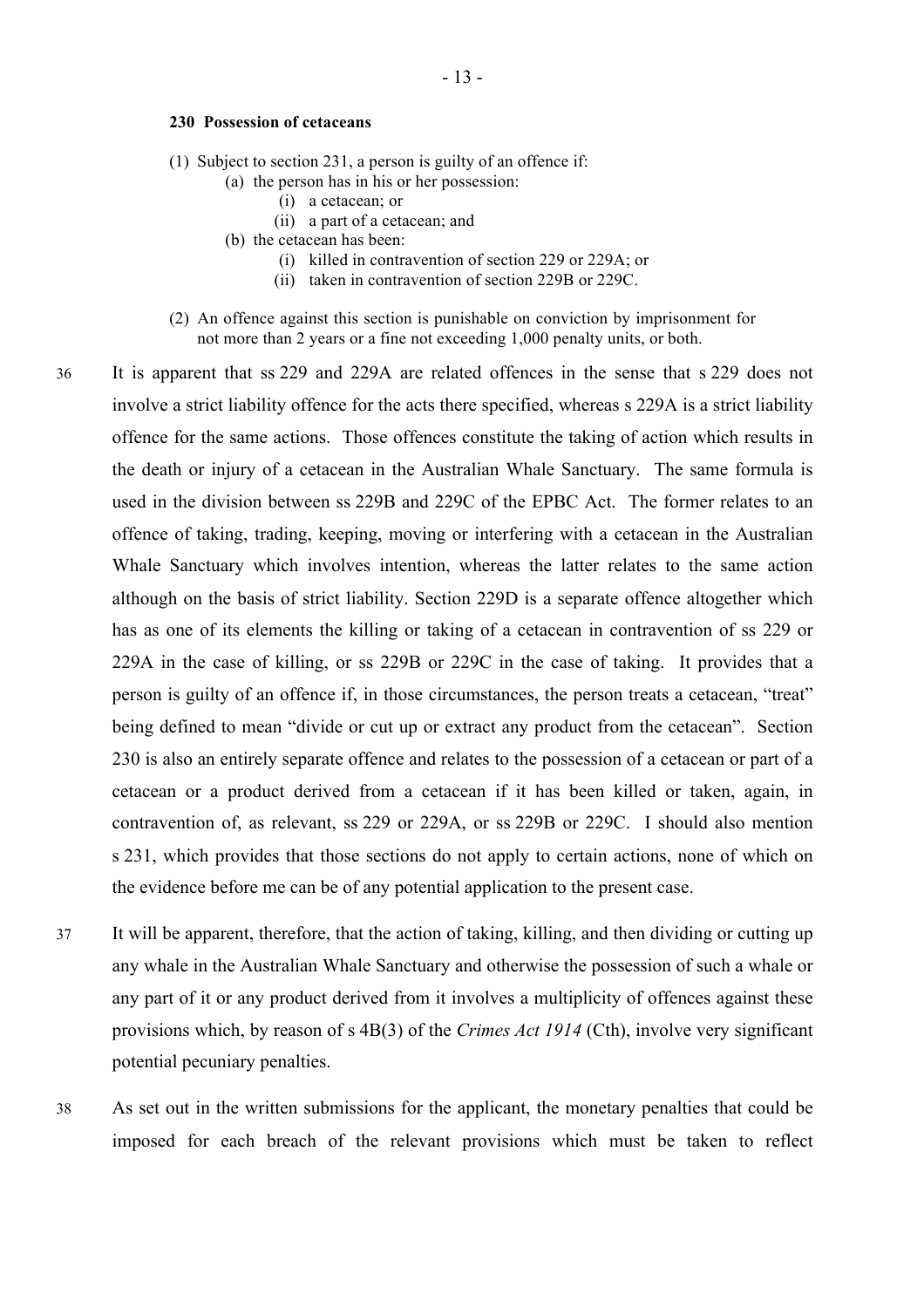Parliament's view of the objective seriousness of the conduct restrained by the 2008 injunctions are substantial, being:

- i. 1000 penalty units for each contravention of s 229;
- ii. alternatively, 500 penalty units for each contravention of s 229A;
- iii. 1000 penalty units for each contravention of s 229B;
- iv. alternatively, 500 penalty units for each contravention of s 229C;
- v. 1000 penalty units for each contravention of s 229D;
- vi. 1000 penalty units for each contravention of s 230;

vii. For a body corporate such as Kyodo, the Court was empowered to impose an amount 5 times the maximum set out above, pursuant to s 4B(3) of the *Crimes Act 1914* (Cth)

viii. a penalty unit was \$110 pursuant to s 4AA of the *Crimes Act 1914,* as it stood at all relevant times up to 28 December 2012, after which it was \$170, pursuant to the *Crimes Legislation Amendment (Serious Drugs, Identity Crime and Other Measures) Act 2012*, Schedule 3, Items 7 and 9.

- 39 In other words, and for example, a contravention of s 229 in respect of a single cetacean could attract a maximum penalty of \$550,000 before the relevant amendments increasing the amount of each penalty unit. If that cetacean was then treated, an additional penalty again in the amount of \$550,000 could be imposed pursuant to s 229D. I accept the applicant's submissions that these provisions indicate the serious nature of the conduct which has been carried out in the years contrary to the terms of the 2008 injunctions.
- 40 In addition, I accept the applicant's submissions as follows:
	- (1) There can be no doubt that the conduct involved has been deliberate, systematic and sustained in circumstances where I am satisfied beyond reasonable doubt that Kyodo had knowledge of what the 2008 injunctions required. Further, the conduct involved required substantial effort and resources to carry out.
	- (2) Even on a conservative view, there have been at least five Antarctic minke whales killed in the Australian Whale Sanctuary in breach of the 2008 injunctions for each of the four years involved.
	- (3) The 2008 injunctions have a substantial public interest component and perform an educational role, so that any penalties imposed should be sufficient to be seen as a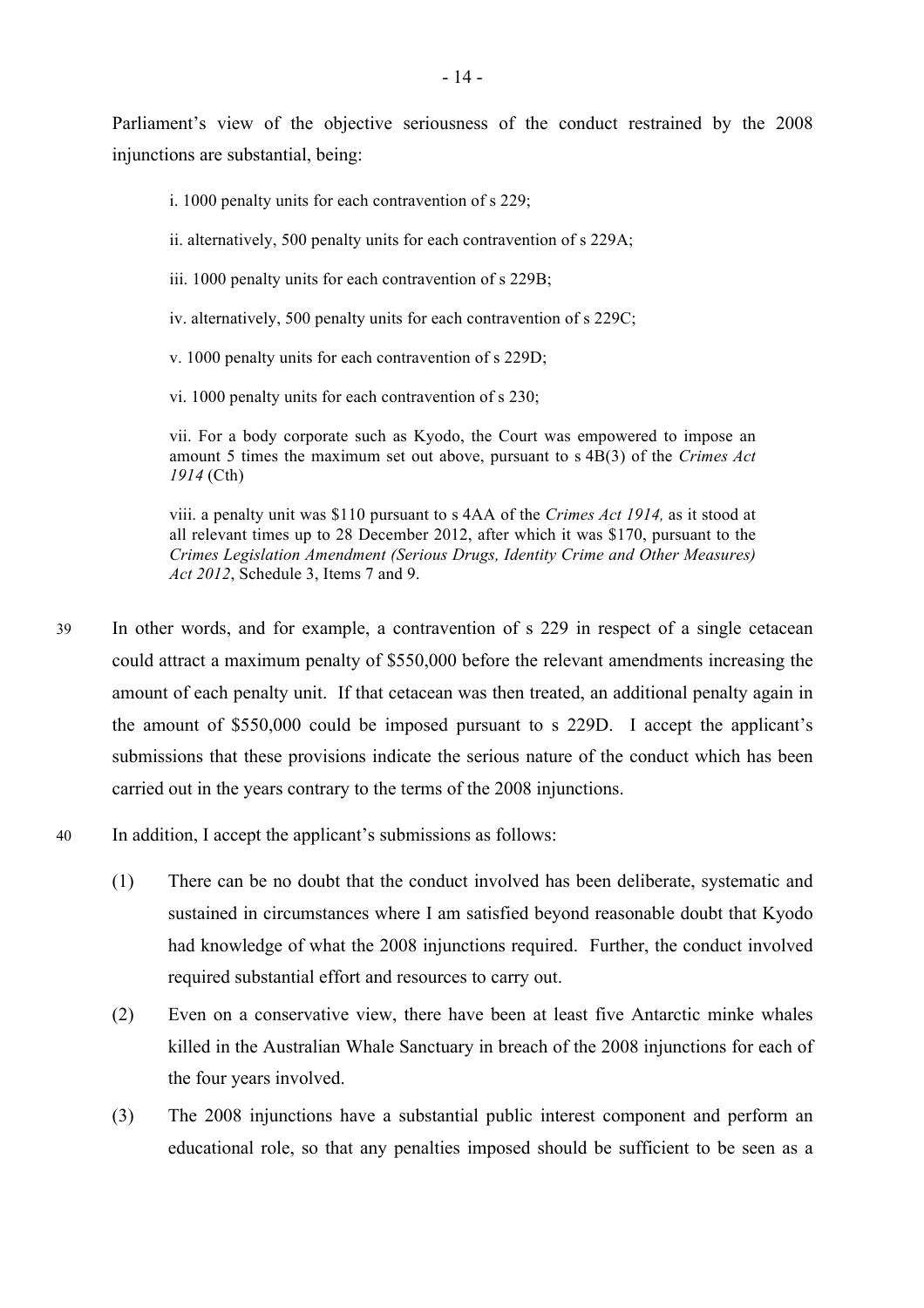denouncement of the conduct of Kyodo and to be consistent with the clear intention of Parliament that this conduct be recognised to be objectively serious.

- 41 On the evidence, it is apparent that part of the overall arrangement in which Kyodo is involved includes an intention to sell whale products in Japan. While I cannot be satisfied beyond reasonable doubt that the actual Antarctic minke whales that were killed in the Australian Whale Sanctuary were used for the purpose of generating commercial revenue by sale in Japan, I can be satisfied beyond reasonable doubt that Kyodo has at least sought to generate revenue from its activities, including its activities in breach of the 2008 injunctions.
- 42 Further, it goes without saying that Kyodo has not offered any expression of contrition for its breaches of the 2008 injunctions.
- 43 Specific deterrence is also not irrelevant in this case, notwithstanding the *ex parte* nature of the proceedings, as is general deterrence. The evidence shows that Kyodo is the only company involved in these operations, and the penalty should be large enough overall to deter Kyodo and others from carrying out activities in breach of the 2008 injunctions.
- 44 In addition, given the *ex parte* nature of the proceedings, there is no basis on which to consider that any fine lower than that which might otherwise be imposed should result in this case by reason of any financial constraints to which Kyodo is subject.
- 45 Taking into account these considerations, I am satisfied that a penalty of not less than \$250,000 for each of the four whaling seasons should be imposed on Kyodo. In this regard, although I accept the submissions put orally today that what is involved is four separate courses of conduct and therefore no consideration need be given to the cumulative penalty, even if weight is to be given to the cumulative nature of the penalty, I do not see that as in any way excessive, having regard to the serious nature of the breaches which the applicant has established.
- 46 Accordingly, Kyodo is found to be in contempt of court and consequently, is to pay fines which together total \$1,000,000.

I certify that the preceding forty-six (46) numbered paragraphs are a true copy of the Reasons for Judgment herein of the Honourable Justice Jagot.